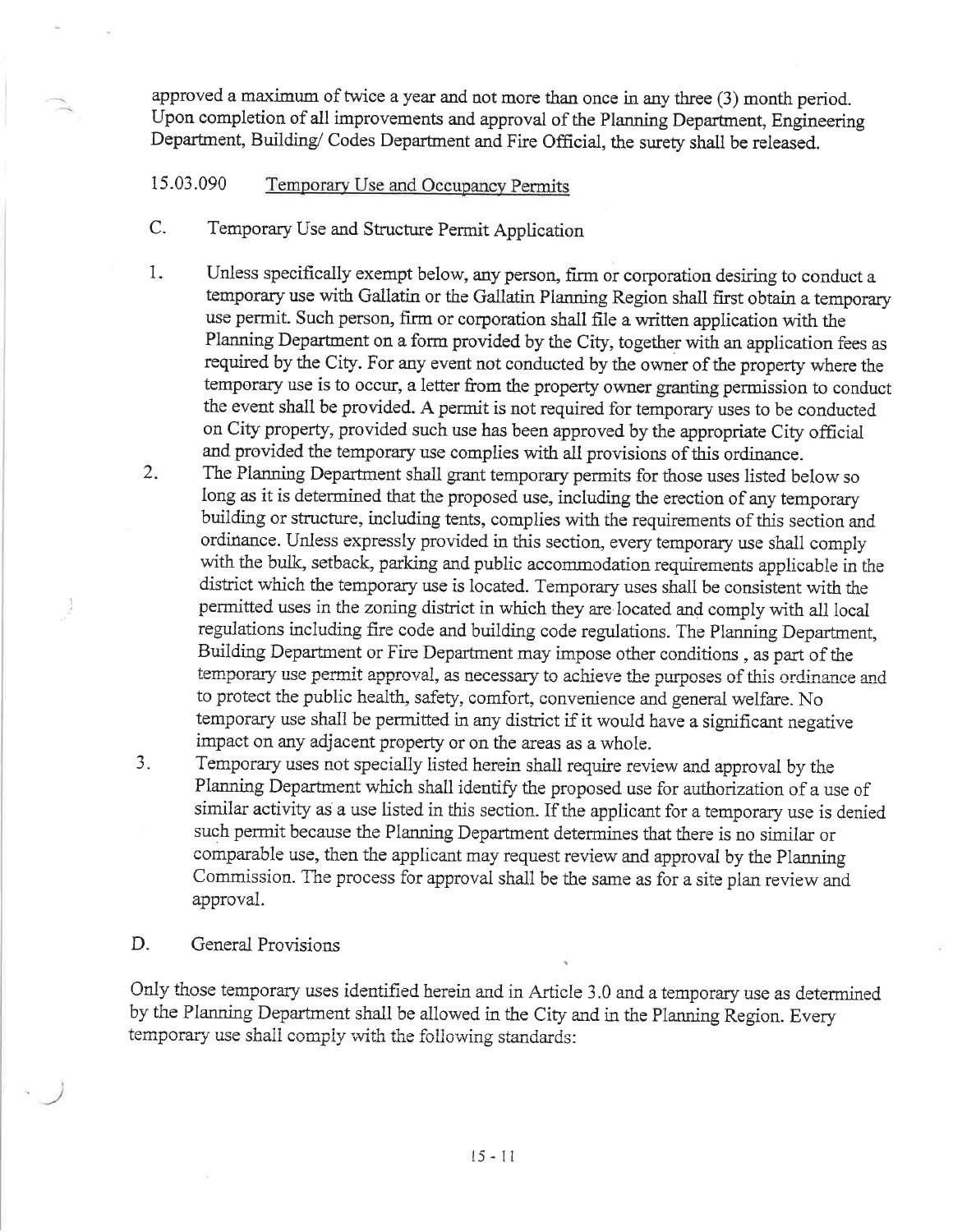- No temporary use shall be permitted that causes or threatens to cause and on-site or off- $1.$ site threat to public health, safety, comfort, convenience and the general welfare.
- Every temporary use shall be operated in accordance with such restrictions and conditions  $2.$ as the Fire, Police and Building/Codes Departments may require. If required by the City, the operator of the temporary use shall employ appropriate security personnel.
- No temporary uses shall be permitted if the additional vehicular traffic reasonably  $3<sub>1</sub>$ expected to be generated by such use would have an undue detrimental impact on surrounding streets and uses.
- $4.$ No temporary use shall be permitted on nay site without adequate all-weather, dust-free, off-street parking sufficient to meet the demands of the temporary use except for temporary uses operating of less than seven consecutive days. No temporary use shall be authorized that would significantly reduce the amount of parking spaces available for the use or activity in connection with permanent uses located on the property in question. Adequate drive aisle and fire lanes shall be provided. The Planning Department shall determine the total number of parking spaces that is reasonably required in connection with a proposed temporary use on the basis of the particular use, its intensity and the availability of other public or contracted parking facilities in the area necessary to accommodate the temporary use.
- No temporary uses shall be permitted if such use would conflict with another previously 5. authorized temporary use that would operate at the same time.
- Signs shall be permitted only in accordance with Section 13.07. (Sign regulations). 6.
- Temporary structures, including tents, vendor carts and kiosks, portable buildings,  $7.$ trailers, over-the-road trailers, freight containers, recreational vehicles and mobile homes, use in conjunction with the temporary uses listed herein are permitted as identified below , otherwise they are prohibited.
- The operation of all temporary uses shall be subject to the noise ordinance (Chapter 10, 8. Article 4, Municipal Code of Ordinances) and the performance standards (Article 13, Section 13.02).
- All temporary uses shall comply with all applicable local, county and state environmental,  $9.$ solid waste disposal and sanitary waste disposal regulations. Any required Health Department certificates shall be plainly displayed in public sight.
- Temporary uses which require use of the public right-of-way, parks or other public 10. property shall first secure approval of the appropriate City representative. All such uses shall be coordinated with the appropriate City, County and State officials.
- Trash generated by the temporary use shall be removed daily. 11.
- $12.$ Any required business license shall be obtained.

A temporary use, temporary certificate of completion and temporary occupancy permit shall be issued for no more than six consecutive months and/or no more than six months in any given year unless otherwise restricted herein. In no instance shall a temporary, temporary certificate of completion use and temporary occupancy permit be issued for a longer time period than the surety required to secure completion of all site improvements and off-site improvements.

Temporary Use Permit, Temporary Certificate of Completion and Temporary Occupancy  $C_{\star}$ Permit - Partially Completed Sites and Partially Completed Buildings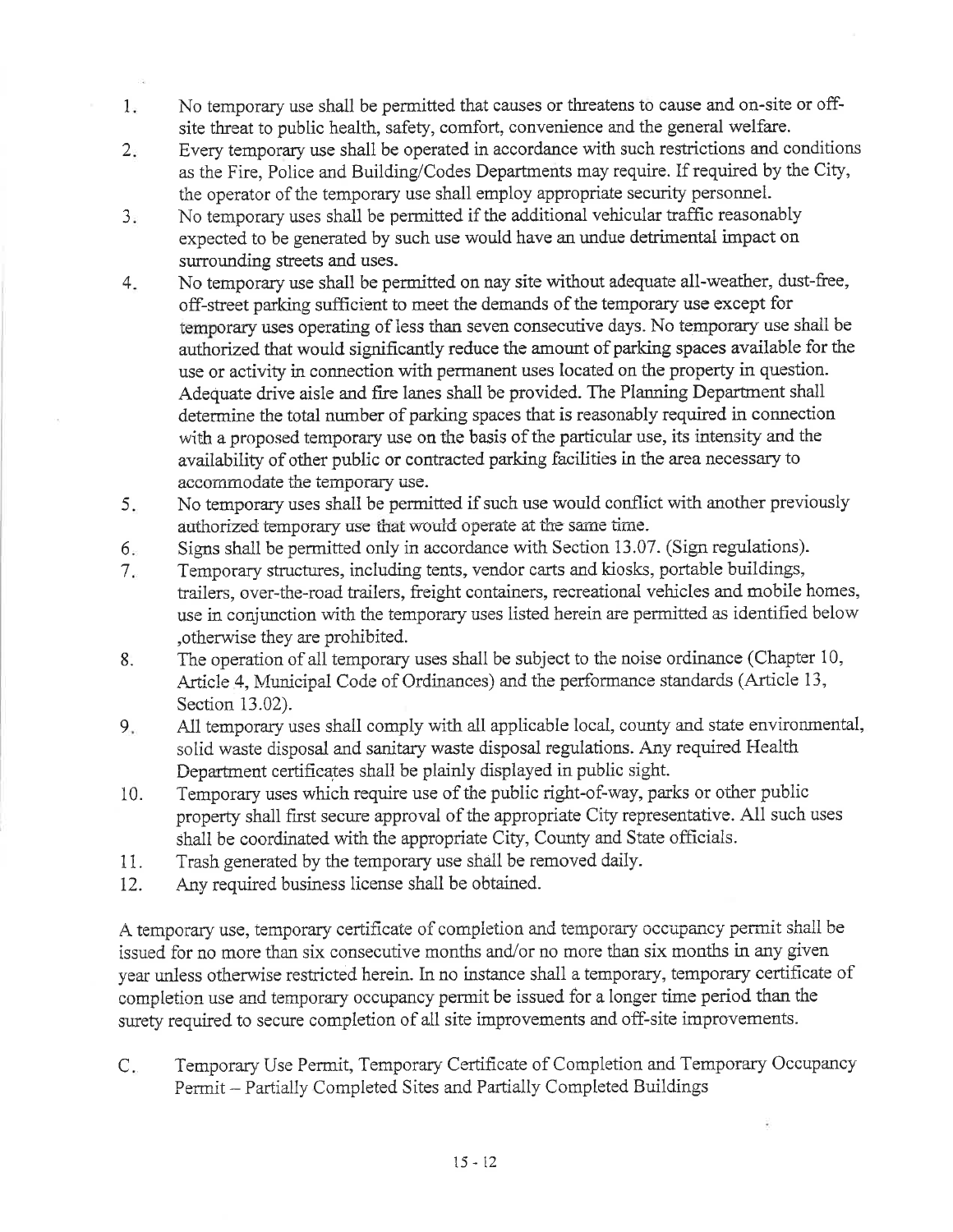Temporary use permit, temporary certificate of completion and temporary occupancy permits may be issued for a site or portion of a building or structure in process of erection or alteration, provided that such temporary use permit shall not be effective for a time period in excess of six (6) months, and provided further that such portion of the building, structure, or premises is in conformity with the provisions of this ordinance.

D. Temporary Use Permit - Necessary or Seasonal Uses Temporary in Nature

The provisions of this section are necessary to govern the operation of certain seasonal and other temporary uses. Application for a temporary use permit shall be made with the Planning Department. The application shall contain information as to the nature of the proposed use, the anticipated period of operation, the number and location of parking spaces and sanitary facilities. No temporary use permit issued, herein under, shall be for a time period in excess of that stipulated beiow for the individual activity indicated.

1. Circuses, Carnivals and Haunted Houses: May be permitted in the following districts:

Commercial Districts - CG and CS

Industrial Districts - IR and IG

Such permit may be issued for a period not to exceed fifteen {15) days. The time of operation need not be fifteen  $(15)$  consecutive days; however, the site must be vacated within thirty (30) days after initiating operation. Such use shall only be permitted on lots where adequate off-street parking can be provided. An adequate form of surety which meets the provisions of Section 15.03.080 shall be posted prior to issuance of a permit to assure clean-up and maintenance of the site. The amount of surety shall be determined by the Zoning Administrator; however, the amount of surety shall be no less than one five thousand dollars (\$5,000).

- Christmas Tree/Pumpkin/Plant Sales: May be permitted in any agriculture residential, commercial or industrial district. Such temporary use permit may be issued for a period no longer than thirty (30) consecutive days. No more than three such sales shall be permitted on any one lot, parcei or tract in one calendar year. 2.
- Assembly Meetings: May be permitted in any district. Such temporary use permit may be issued for no more than a fifteen (15) days in non-residential zones and five (5) consecutive days in residential zones. Such activity shall be permitted only on lots where adequate off-street parking can be provided.  $3.$
- Special Civic or Non-profit Events Including Festivals, Bazaars, Street Fairs, etc. may be permitted in any district. Such temporary permit may be issued for a period no longer than fifteen  $(15)$  consecutive days. Such activity shall be permitted only on lots where adequate off-street parking can be provided.  $4.$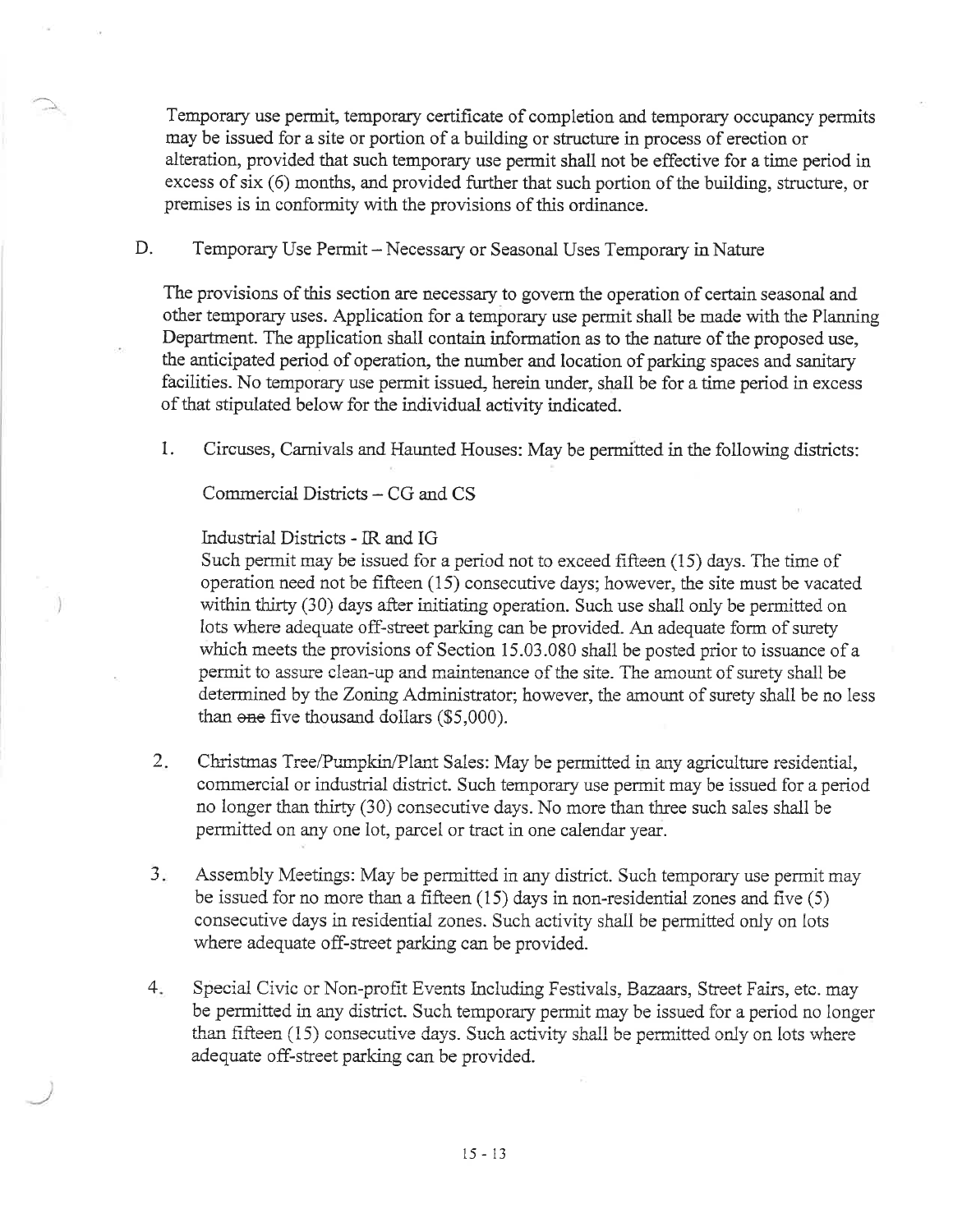- 5 Temporary Construction Offices: In any district, a temporary use permit may be issued for a contractor's temporary office and equipment sheds incidental to a construction project. Such permit shall not be valid for more than one (1) year, but may be renewed for six (6) month extensions for a particular use granted. Such use shall be removed immediately upon expiration of the temporary use permit, whichever occurs sooner. These uses shall not contain any sleeping or cooking accommodations, except those located in a model unit for demonstration purposes only. No trailer, unit or office shall be used as the general office of any business.
- Temporary Dwelling Unit in Cases of Special Hardship: In any residential district, a temporary use permit may be issued to place a mobile home temporarily on a lot in which the principal structure was destroyed by fire, flood, explosion or other natural phenomena. The purpose of such temporaryplacement shali be to provide shelter for only the residents of the principal structure during the period of reconstruction and to prevent an exceptional hardship. Placement of such structure must not represent a hazard to the safety, health, or welfare of the community and shall comply with all bulk and setback restrictions of the zoning district. An applicant for temporary use permit as provided under this subsection must produce a written statement from the appropriate regulatory authority approving the water supply and sewage disposal systems of the temporary structure. Such a permit may be initially issued for nine (9) months. A permit may be renewed for up to six (6) months at a time, the total time for all permits not exceeding eighteen (18) months. 6.

Temporary Borrow Pits: In any district, a temporary use permit may be issued for the operation of a temporary borrow pit from which soil may be removed to other locations to be utilized as fill material. Such pennit may only be issued with an approved site utilization and reclamation plan as the basis for such action and a Land Disturbance Surety shall be required per Section 15.03.080. The period of operation shall be as specified in the approved plan. Such permit shall not be valid for more than one (1) year, but may be renewed for six  $(6)$  month extensions for particular use granted. Such use shali be removed immediately upon expiration of the temporary use permit, whichever occurs sooner. This shall not be construed to allow for the excavation of rock or quarrying.  $7.$ 

Temporary Tent Type/Mobile Vendors Sales:  $8.$ 

)

- a. A permit may be issued for a maximum time period of thirry (30) consecutive days per zone lot. Only one such permit may be issued for each zone lot dwing a calendar year.
- b. This permit is iimited to commercially or industrially zoned lots with no other uses or structure of any kind present.
- c. This permit is limited to tents, awnings and/or open air activities, food trucks, or other vehicles and storage trailers; specifically excluding any structure or building.
- d. Adequate off-street parking must be avaiiabie.
- e. All setback provisions established for the district shall be met and the use shall be located at least 1,000 feet from any other mobile vendor except for mobile vendors